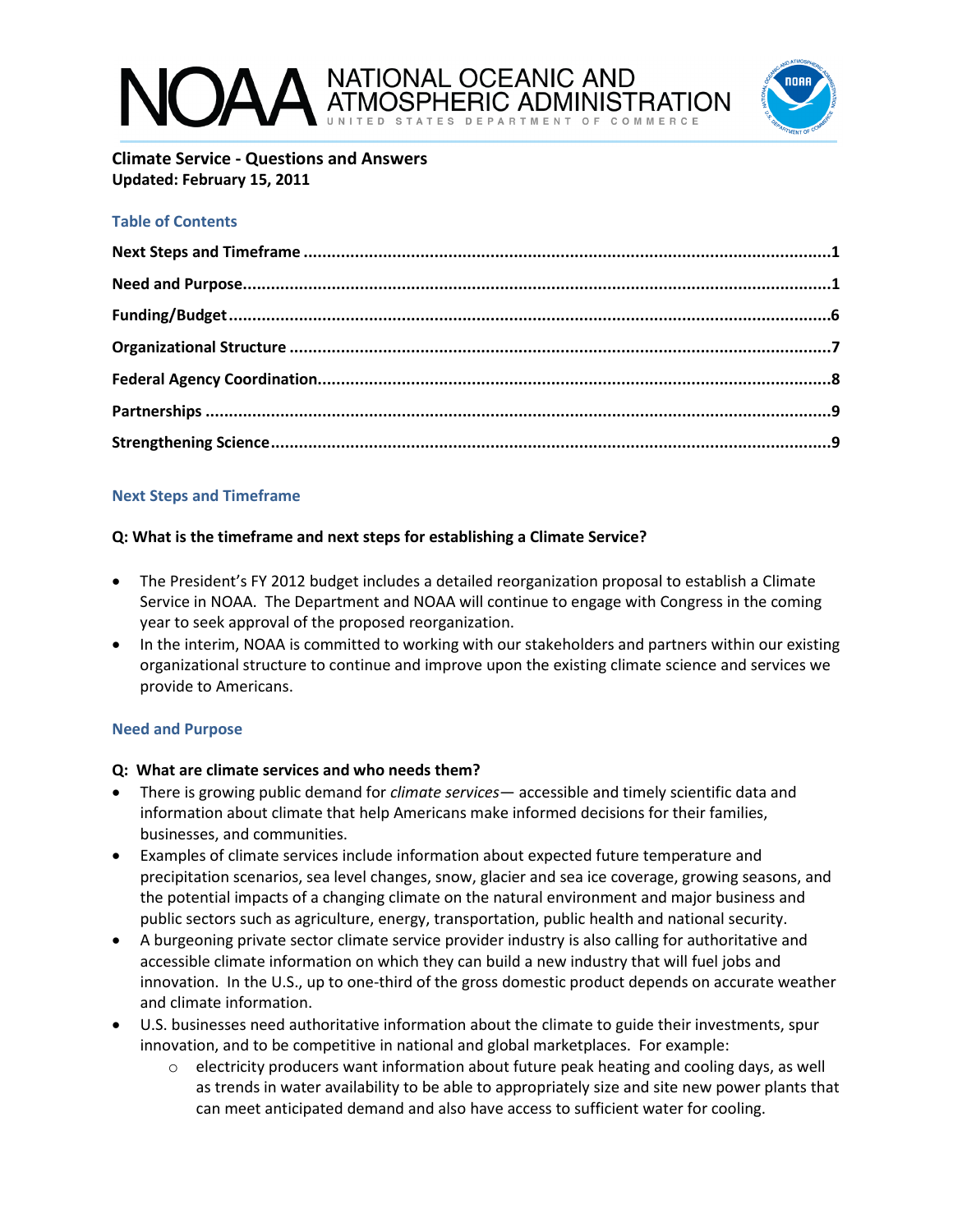- $\circ$  states, counties and cities need authoritative climate information to make smart decisions about infrastructure investments, ensuring public safety, and stimulating economic development that ensure America's communities are resilient and prosperous.
- $\circ$  coastal counties want information about anticipated sea level change to safely site and appropriately configure critical infrastructure like hospitals, wastewater treatment facilities, and bridges; and
- $\circ$  cities and towns are requesting information about precipitation trends to make long-term investments in storm-water management and storage capacity.

# **Q: What is the Climate Service?**

- The Climate Service will be a newly designated line office in NOAA that will bring together many of the agency's existing climate assets including research labs, climate observing systems, modeling facilities, integrated monitoring systems and extensive on the ground service delivery infrastructure.
- This proposed reorganization would allow NOAA to provide a reliable and authoritative source for climate data, information, and decision-support services and to more effectively work together with other agencies and partners and to better meet the growing demand for climate information from businesses, communities and individuals.
- *See Org Chart for which NOAA assets and components will be housed in the new Climate Service.*

# **Q: What will a climate service do?**

- A Climate Service will provide a reliable and authoritative source for climate data, information, and decision-support services to help individuals, businesses, communities and governments make smart choices in anticipation of a climate changed future.
- Reorganizing NOAA's climate assets into a single line office, the Climate Service will make our climate services more visible, accessible and useful to our many partners and users.
- Climate Service will:

# **Science**

- o Guide the evolution of NOAA's climate science enterprise based on changing societal needs, new scientific insights and continuous evaluation in collaboration with users, scientists and partners.
- $\circ$  Strengthen comprehensive climate observation and monitoring systems and provide state of the art research, modeling, predictions, and projections.
- $\circ$  Support research on the impacts of climate variability and change on human and natural systems, how these systems may respond, and what can be done to minimize the negative impacts of these changes.
- $\circ$  Clarify and consolidate information regarding the causes and effects of climate change.

# **Services**

- $\circ$  Develop accurate and reliable, science-based climate information, products and decision support tools that are relevant and useful to equip policy makers, business leaders, local governments and other decision-makers to plan for a changing climate.
- $\circ$  Support the development of assessments and adaptation strategies from international to local levels.
- $\circ$  Collaborate with stakeholders to enhance their capacity to use climate information and related decision-support resources.
- $\circ$  Provide more accurate climate information, helping communities better prepare for future heat waves, poor air quality, drought, forest fires, coastal inundation, and other phenomena.
- $\circ$  Serve as a one-stop point of entry to NOAA's climate information, which will allow NOAA to better engage with users and partners in a clear and coordinated manner.
- o Promote integrated service delivery at the national and regional scales.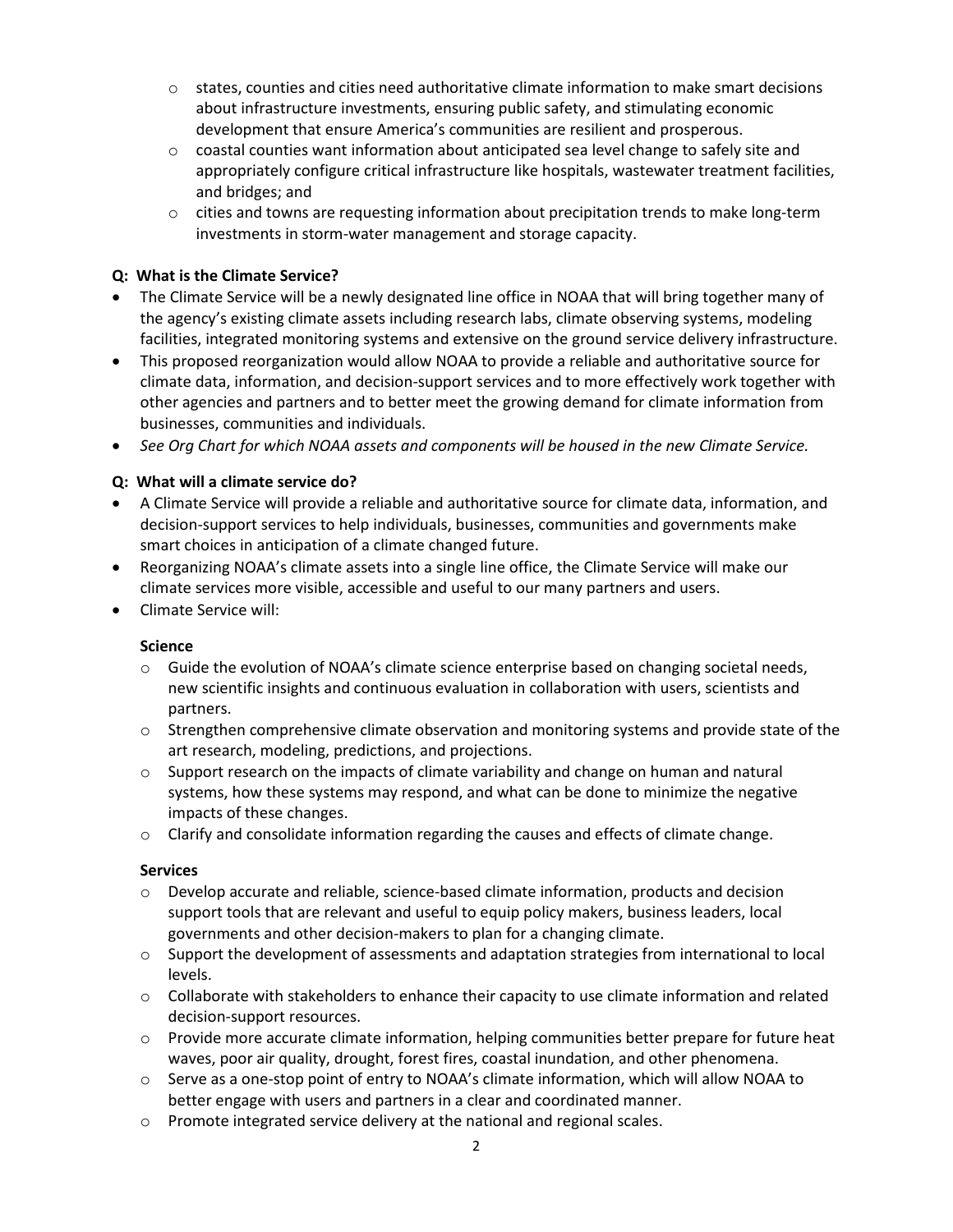- $\circ$  Provide the raw data for the private sector to develop and deliver diverse climate services to businesses and individuals.
- $\circ$  Stimulate the development of environmental technologies, applications and services in the private sector.

**Products:** Climate Services will build upon existing efforts and improve the provision of climate products such as:

- o Inundation maps for coastal communities that reflect the best available information on sea-level rise and changing patterns of coastal storms;
- $\circ$  Heat projections to help mangers plan future energy and health services needs;
- o Climate and precipitation models to help farmers know the impact of a changing climate on their crops;
- o Relevant historical climate data and data from state-of-the-art climate models to inform investment and planning for businesses and local governments;
- $\circ$  Routine vulnerability and risk assessments for climate-sensitive regions and sectors.

#### **Q: How will a climate service in NOAA help the nation?**

- Establishing the Climate Service will ensure that the best available climate science is accessible and readily available to those who need it, and that the information is used by people to make informed decisions in their lives, businesses, and communities.
- The Climate Services will provide businesses with information that will help them evaluate options and make smart investment choices to respond to the impacts of climate variation and change while continuing to spur innovation, and foster economic competitiveness.
- The Climate Service will provide an opportunity to support a new category of economic innovation: entrepreneurs, as well as established businesses, that will seek to specialize in the provision of services and products based on environmental and climate data, much like the National Weather Service has done with basic weather information.
- Benefits of the Climate Service will include:
	- Cities and states will have a clearly identified source of authoritative information on the likelihood of climate extremes (such as heat waves and sea level rise) and accompanying impacts (such as poor air quality and inundation) to help them identify vulnerabilities and develop adaptation strategies.
	- Coastal communities will become more resilient as a result of state and local policy and planning that is well informed by information and services provided by the Climate Service. For example, these services will integrate local sea level trends with global sea level projections; assess the risk of coastal inundation from changes in the intensity and frequency of tropical and subtropical storms; and characterize changes in runoff flooding, wave action, and storm surge.
	- Natural resource management agencies will use Climate Service information to make more informed adaptation decisions in the fulfillment of their stewardship and conservation requirements to protect ecosystems and species.
	- National infrastructure planners will use Climate Service information to manage critical infrastructure, resulting in more durable, resilient, and cost effective water systems, dams, runways, roads and bridges.
	- National security decision makers will use Climate Service information to identify geopolitical areas of potential near-term upheaval and long-term conflict in response to changes in food and water availability, climate-related health issues, coastal sea-level rise, and other climate impacts.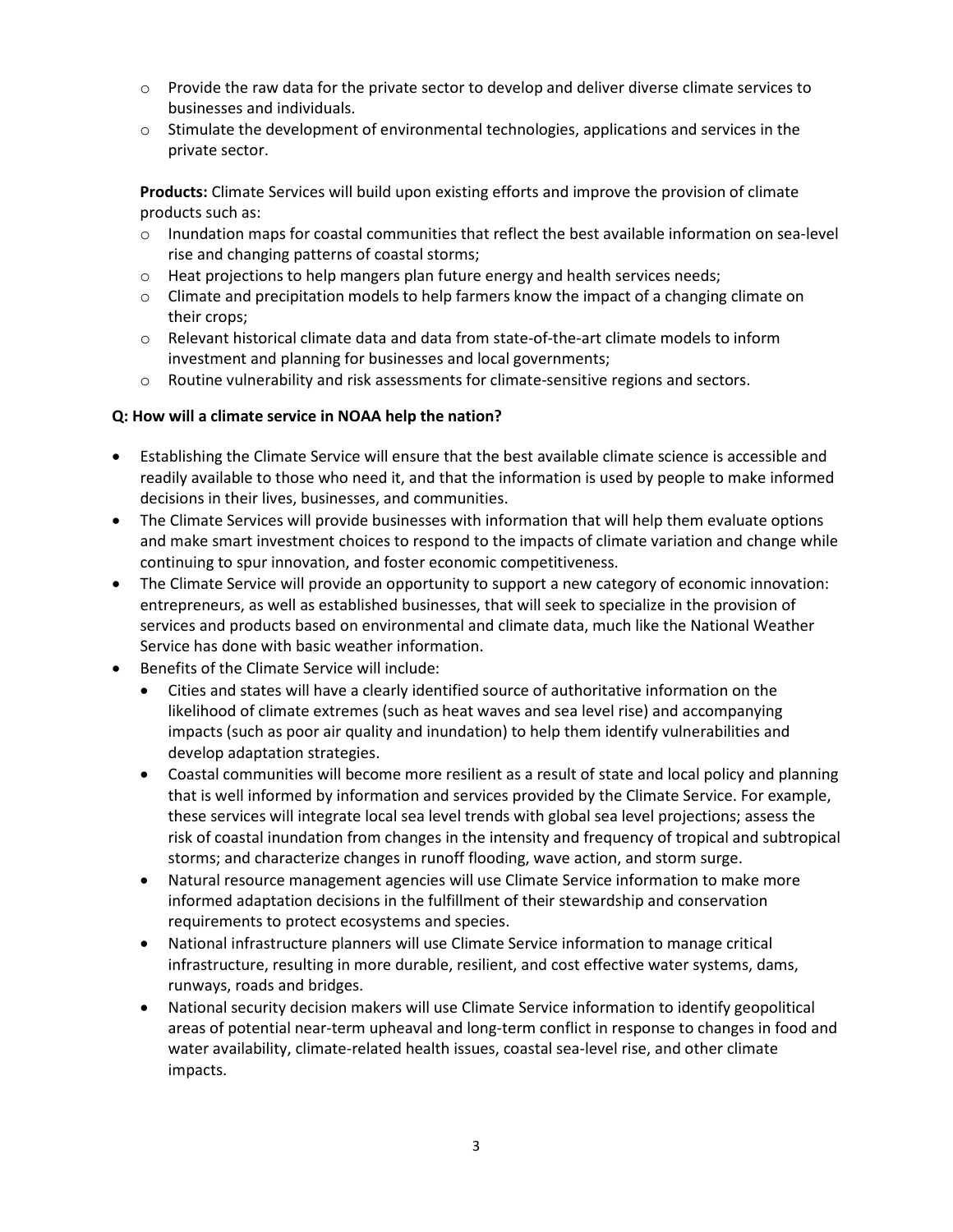# **Q: Why is NOAA proposing to create a Climate Service?**

Growing Need for Trusted Climate Information

- Scientific, industry, government and public concerns about the potential impacts of climate variability and change are fueling an exponential growth in the demand for climate related information from NOAA.
- All sectors of society are faced with the need to better understand and anticipate the impacts of climate variability and change, in order to make the best decisions and be competitive at home in the United States and abroad. From across the nation, sectors including energy, agriculture, transportation, human health, and water resources are already recognizing the need for reliable and authoritative climate information to inform their decision-making.
- They are calling for easy and timely access to scientific data and information about the state of our climate today, how it may change in the future, and what impacts any anticipated changes may have on our environmental, social and economic systems. This information is crucial to help them make informed decisions in their lives, businesses, and communities.
- These and other climate information users recognize that our changing climate brings not only new challenges to manage business, industry and the environment, but also new opportunities for innovation, adaptation and commerce. They want trusted and timely information about our climate so they can make informed decisions that minimize their own exposure to impacts while maximizing their future opportunities.

## NOAA is unable to Keep Pace with Growing Demands

- Through its existing network of laboratories, data centers, programs, and operational assets distributed throughout the agency, NOAA responds to millions of annual requests for climate information.
- However, under its current distributed organizational structure for climate science and services, the rapidly-increasing user demand has outpaced NOAA's capacity to effectively deliver requested products and information and exceeded its ability to meet or be responsive to future needs.

# Need for an Expanded Climate Service to Meet Demands

- The Nation needs an objective, authoritative, and consistent source of timely and reliable climate information, based on the best available science, to support decision-making at national, regional, state, and local levels.
- Reorganizing NOAA's existing climate capabilities under a single line office will create a more integrated and efficient organization to better respond to these critical national needs, and allow the agency to make key contributions in the development and delivery of relevant, scalable climate science, tools, products, and information.
- NOAA is uniquely positioned to help address this need, and stands ready to make key contributions in the development and delivery of climate science, tools, products, and information. NOAA can contribute urgently needed services to this effort by integrating and expanding its unique earth observation and monitoring assets, its world-class research and modeling capabilities, and its broad operational information services to support this unified service on a regional basis.
- Numerous external studies, by NOAA's Science Advisory Board, the National Academies, the National Academy of Public Administration and others have reiterated the need for easy-to-find, reliable and understandable information and products about climate variability and change.
- A centralized Climate Service in NOAA will increase the agency's ability to anticipate, understand and provide the information Americans need to meet the challenge of being competitive and resilient in the climate of the future by incorporating relevant climate knowledge in their decisionmaking today.
- Creating one office will establish a stronger position for NOAA to strategically guide its climate research, monitoring and assessment work in a coordinated fashion. It will also create a visible and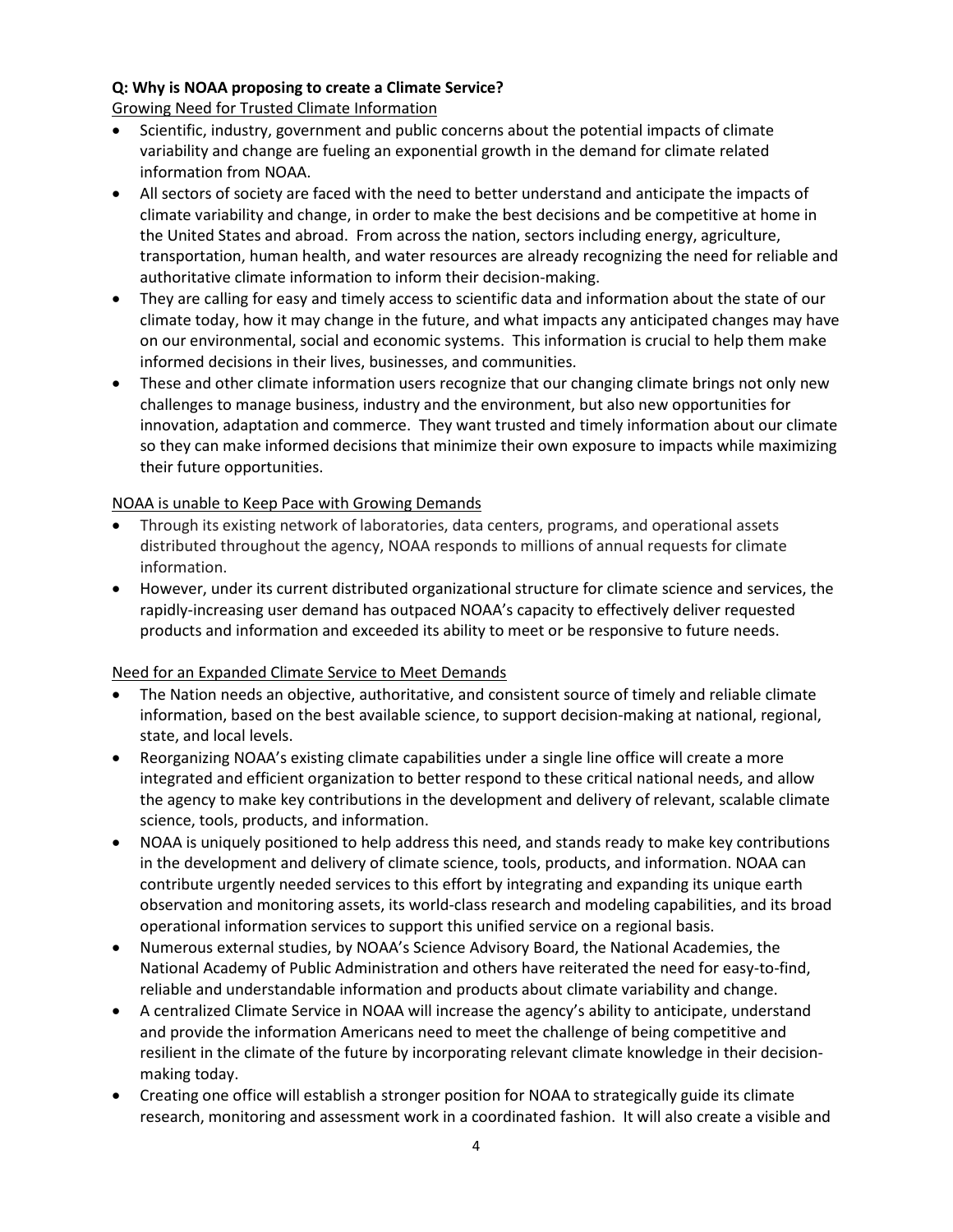easy to find, single point of entry for people to access NOAA's science and service assets, and enable improved information sharing and more productive partnerships with federal agencies, local governments, private industry and other users and stakeholders.

# **Q: Why does NOAA need to reorganize to deliver better climate services? Can't NOAA do this within their existing structure?**

- NOAA's existing framework for climate was established before climate services were recognized as essential and it is not optimized for climate service delivery.
- The National Academy of Public Administration (NAPA) specifically addressed this question in their report. For the past 8 years, NOAA has been using a matrix management system to integrate climate activities from across the agency. In NAPA's review they stated, "The introduction of matrix management and the creation of the Climate Goal Team were thoughtful and significant investments to respond to demand by improving performance across NOAA's distributed network of climate activities. Matrix management has helped improve alignment across a range of activities and organizational stovepipes." NOAA has maximized the use of matrix management, but the rising demand for climate services requires NOAA to take additional action.
- NAPA concluded, "A major challenge of the [NOAA's] Climate Goal Team has ultimately been its lack of consolidated management control of personnel and budgets…. This has limited NOAA's ability to meet strategic climate objectives, and the agency has cited it as an important reason for why it proposed creation of a Climate Service."
- A NOAA Climate Service line office would also create a visible and easy to find, single point of entry for people to access NOAA's climate science and service assets, and enable improved information sharing and more productive partnerships with federal agencies, local governments, private industry and other users and stakeholders.

# **Q: What will NOAA be able to do in a few years that it can't do now as a result of creating this climate service? What are the top priorities for this office?**

- The Climate Service will work to develop a sustained capacity to provide regional and sectoral climate vulnerability and risk assessments to more effectively meet the requirements of the US Global Change Research Act (national assessment required every 4 years).
- The Climate Service will have a more clearly established regional footprint to coordinate and provide improved regional climate services.
- The Climate Service will be able to better align climate observing and modeling assets with strategic needs.
- The Climate Services will be able to better integrate and coordinate climate communications and outreach efforts from throughout the agency, and function as a one-stop trusted source for information from the public, the private sector, and other government agencies.

# **Q: What will the Climate Service focus on initially?**

• Through ongoing investments – both internal and extramural- in its core capabilities of Observing Systems, Data Stewardship, and Climate Monitoring; Understanding and Modeling; Predictions and Projections; and Integrated Service Development and Decision Support, the Climate Service will more efficiently continue to provide basic climate information and services to serve the transportation, agriculture, energy and health sectors. NOAA will also bring additional focus – where new resources are available – to four critical challenges facing the nation: 1) climate impacts on water resources, 2) coasts and climate resilience, 3) sustainability of marine ecosystems, and 4) changes in the extremes of weather and climate. For more information, see the draft Vision and [Strategic Framework.](http://www.noaa.gov/climateresources/resources/CS_Draft_Vision_Strategic_Framework_v9.0%202010_12_20-1.pdf)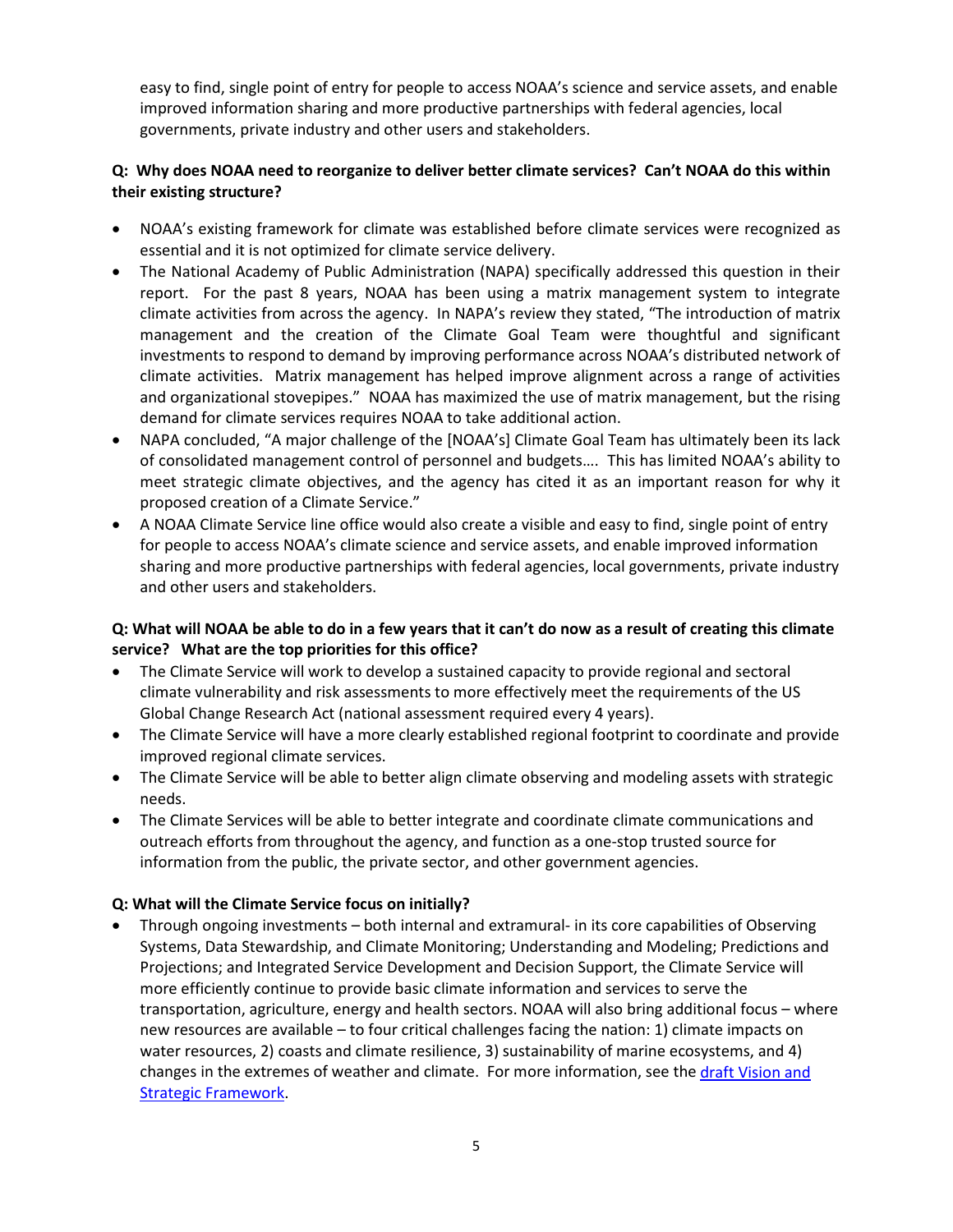#### **Q: What are the economic benefits of a Climate Service?**

- A high quality climate service is critical to a healthy economy in the future. With the impacts of climate change happening across the country, all businesses, large and small need the best available information to best prepare for, succeed and grow in the future. The impacts of climate change are closely tied to our economy and will affect all aspects of our society and ecosystems.
- The Climate Service will provide important information to decision-makers, resource managers, and the public to better anticipate, plan for, and respond to impacts of changing climate conditions. The climate service will give businesses, local municipalities, and state governments better access to high-quality, reliable climate information to support the planning and locating of critical infrastructure.
- These services will help taxpayers by providing tools that help in adapting to and mitigating climate impacts that could potentially result in significant economic, societal, and environmental damages.
- Adequate planning today for the future impacts of a changing climate can avoid costly expenditures required to respond to climate change in the future.
- The reorganization also offers the potential to create new jobs. A brand new private sector industry -- one spawning new jobs and supporting a green economy – could emerge around the core products and information generated by the new office, much like NOAA's National Weather Service spawned the creation of the private sector weather industry which is valued at over half a billion dollars.

#### **Q: What input has NOAA received about its proposal to create a Climate Service?**

• Over the past two years, NOAA has been actively engaged in evaluating climate service activities within the agency, from the NOAA Science Advisory Board, the National Academies, and from the contributions and needs of our partners and the greater user community. Relying upon this wealth of knowledge and analysis, NOAA and the Department of Commerce leadership announced the intent to establish a Climate Service in February 2010. Since that time NOAA has been seeking input and engaging its partners including federal, state and local agencies, Congress, business and industry, the academic community, and non-governmental organizations. To this end, NOAA has held dozens of roundtables with its partners and constituents to discuss their needs for climate services and get their feedback. In the spring, NOAA, at the request of Congress, commissioned a National Academy of Public Administration (NAPA) study of organizational options for delivering climate services, which included an extensive stakeholder and partner engagement process. On September 14, NAPA released its final recommendations to NOAA and Congress. The final report contained more than two dozen insightful recommendations, and stated that "the Academy panel strongly supports the creation of a NOAA Climate Service as a line office in NOAA." The report also provided specific recommendations used by NOAA to refine the reorganization proposal, and useful recommendations on business processes and other aspects of implementing the Climate Service. Finally, this fall, NOAA developed and released a draft vision and strategic framework document for public input. NOAA has incorporated the input we received and the latest draft is available at [www.noaa.gov/climate.](http://www.noaa.gov/climate)

#### **Funding/Budget**

#### **Q: Won't you need new funding to really get this office up and running?**

• This is a reorganization of existing assets to coordinate and integrate NOAA's existing climate capabilities for greater effectiveness, cohesiveness, and to improve service relevance and delivery. It will be accomplished through a zero sum realignment of funds within the current NOAA budget and will (1) neither increase or decrease the NOAA Full-Time Equivalent (FTE) or billet allocation, or require any relocation of employees, (2) not require any physical relocation of programs or labs, or require any new facilities to accommodate this reorganization, (3) result in a zero sum realignment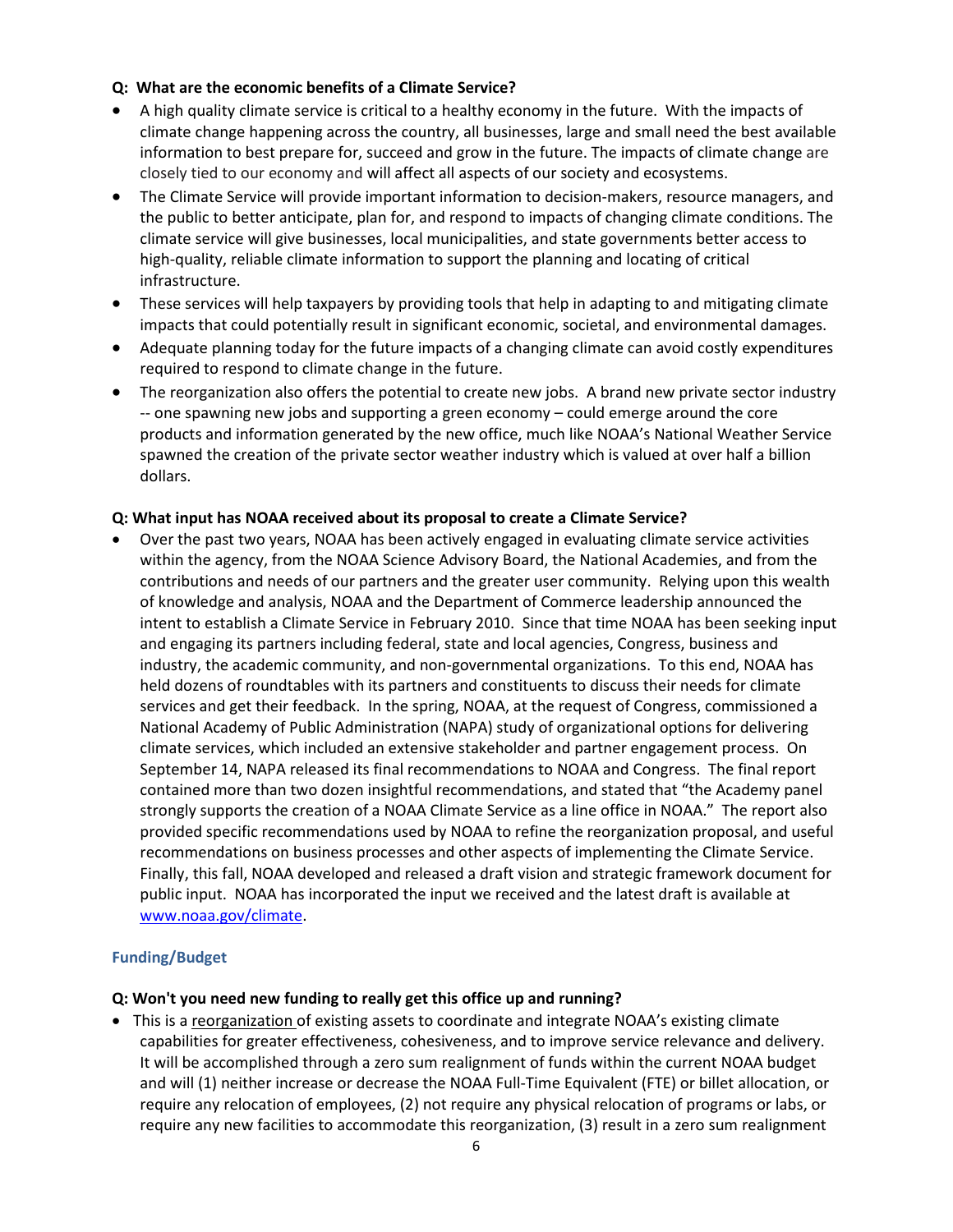of funds within the current NOAA budget, or (4) not increase the size of NOAA overhead. The Climate Service headquarters will be located in Silver Spring, MD, consistent with all other line offices.

• NOAA will work with Congress to establish a Climate Service in the most efficient, effective, and streamlined manner while still providing the products and services that the American people are demanding.

## **Q: How much funding is requested in FY'12 for the Climate Service?**

• The FY12 request unifies the majority of NOAA's climate activities under the new Climate Service Line Office to integrate NOAA's existing climate research, observations, monitoring, modeling, information product development and delivery, and decision support functions, while strengthening climate science and leadership. In FY12 NOAA requests \$346M for the Climate Service, which is a decrease of \$3M from the FY 10 Enacted. See http://www.corporateservices.noaa.gov/~nbo/12bluebook highlights.html for more information on the budget.

## **Organizational Structure**

## **Q: What does the climate service look like? How will the new structure differ from the current one? What programs will be included in the new office?**

- The Climate Service office would incorporate a number of NOAA's climate science, research and observation centers, as well as some of its data and service delivery infrastructure. This arrangement would provide a strong climate research to service enterprise under a central management authority to further the goal of having a single, authoritative source of climate information.
- The building blocks of the new Climate Service will be drawn from three existing NOAA Line Offices:
	- o From NOAA's Office of Oceanic and Atmospheric Research: The Geophysical Fluid Dynamics Laboratory, the Climate Program Office, and from the Earth System Research Laboratory – the Chemical Sciences Division, the Global Monitoring Division, the Physical Sciences Division.
	- o From the National Environmental Satellite, Data and Information Service: The three data centers - the National Climatic Data Center, the National Oceanographic Data Center and the National Geophysical Data Center;
	- $\circ$  From the National Weather Service: The Climate Prediction Center, and management responsibilities for climate observing networks including the Tropical Atmosphere Ocean (TAO) array and the modernization of the Historical Climate Network (HCN-m).
	- o There will not be any programmatic changes to NOS, NMFS or OMAO.
	- $\circ$  It is important to point out that reorganization alone will not meet the demands. For example, the nation is looking to NOAA for linkages between weather and climate, and sealevel rise and climate change. That will require close working relationships between the new climate office and our other line offices. Meeting the challenges effectively is a NOAA-wide endeavor, not just the work of any one office.

#### **Q: Who is in charge?**

• Tom Karl, the Director of the National Climatic Data Center, has been the lead on Climate Services for over a year, and has done a fantastic job, working with many of the senior managers and climate leaders at NOAA to help guide us to this decision. He will continue to lead this effort as the Transition Director for the Climate Service. Chet Koblinsky, Director of the Climate Program Office, will serve as the Transition Assistant Director for the Climate Service.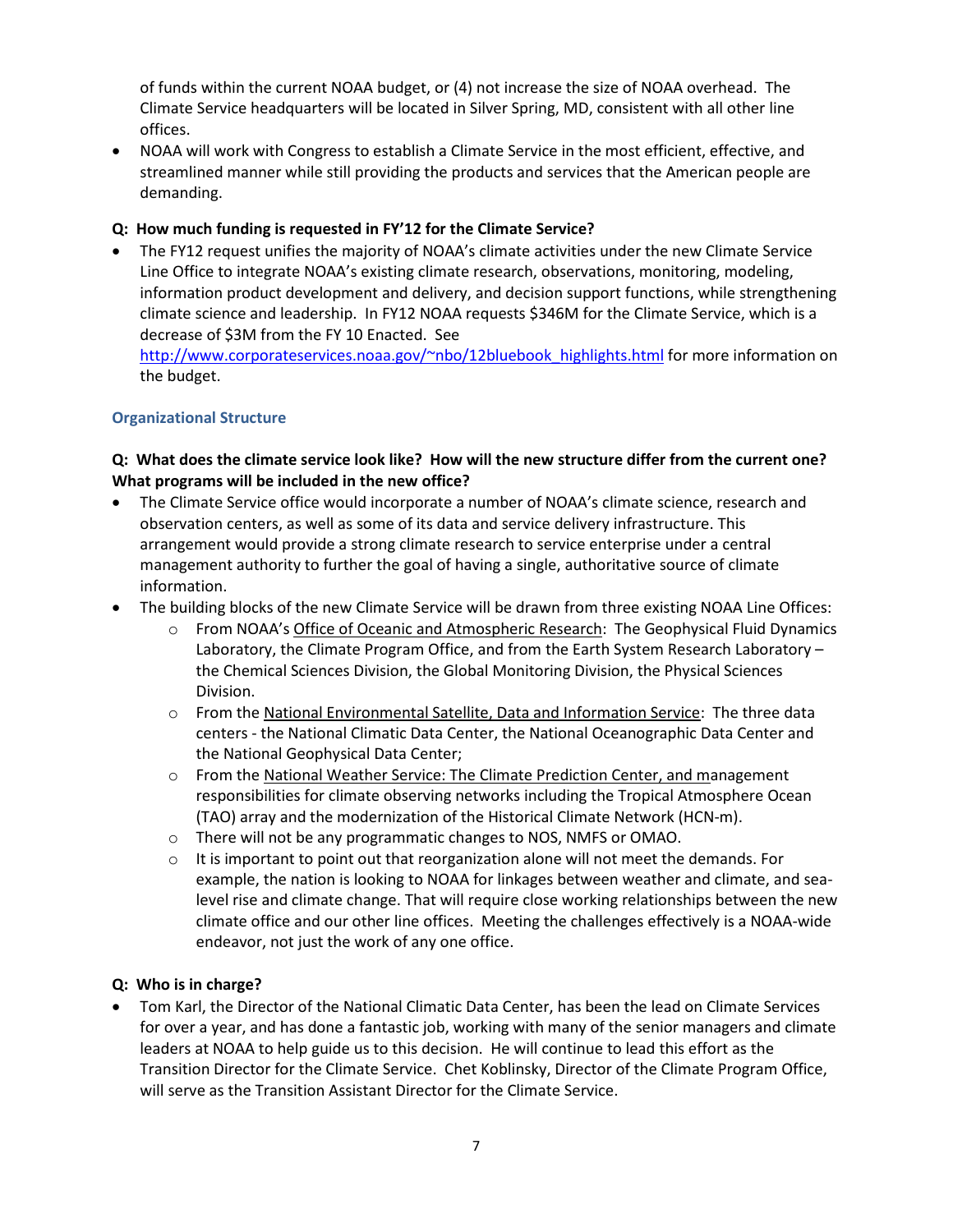#### **Q: Where will the Climate Service be headquartered?**

• The Climate Service headquarters will be in Silver Spring, MD, where the rest of the NOAA line offices are headquartered. Other labs, data centers and program will remain where they are currently located.

## **Q: How will the new climate service affect NOAA's other missions?**

- Just as a climate service will more readily provide access to information to external users, the other parts of NOAA that utilize climate information will be better served.
- The Climate Service will consolidate many of NOAA's existing climate science and service components currently dispersed across the agency into one line office. However, some climaterelated programs and research that will remain in other line offices, since climate is an issue that transcends and intersects all of NOAA's mission areas.
- Efforts are underway to ensure that the climate science and service portfolio is coordinated across the agency through the planning and budget process and that business practices are put in place to ensure strong collaboration and connectivity.
- The establishment of the Climate Service has also been a catalyst for NOAA to address how it could strengthen all science throughout NOAA, not just for climate. One guiding principal of the reorganization is to ensure continued operations and not disrupt current NOAA functions.

## **Federal Agency Coordination**

## **Q: How does this proposal fit into the larger Federal Government efforts improve climate services?**

- The White House Office of Science and Technology Policy (OSTP) have stated they will review the current climate activities across the federal government and establish an OSTP-led interagency process to coordinate climate services across the relevant agencies. This is still underway.
- NOAA already works closely with many international, federal, regional, academic and other partners on climate research, data collection and dissemination and climate service provision, such as the USGCRP, the Interagency Climate Change Adaptation Task Force, the National Science and Technology Council's Roundtable of Climate Information and Services, and other international and national assessments. We recognized the importance of this collaboration, and understand that no single agency can provide all climate services for all people.
- NOAA recognizes the importance of collaboration. As a single, streamlined and more coordinated office, the Climate Service will make NOAA's climate science and services more visible and accessible to all its partners and users, strengthening its focus on better understanding and addressing their particular needs.
- NOAA is well-positioned, ready and willing to serve in a leadership role with its sister federal agencies to best equip the nation to face the challenges of a changing climate.

#### **Q: Is NOAA working with other federal agencies on climate adaptation?**

- NOAA is committed to working with our Federal partners to provide the best and most comprehensive climate services and information to decision makers across all sectors. We already participate fully in a number of inter-agency efforts including co-chairing with OSTP and the Council on Environmental Quality (CEQ) Interagency Climate Change Adaptation Working Group, chairing the U.S. Global Change Research Program, leading many assessments for the US Global Change Research Program, and collaborating with the White House Office of Energy and Climate Change.
- NOAA understands that the relative roles and responsibilities of individual agencies will differ depending on the climate impact issue being addressed (e.g., water and other resource management, disaster risk reduction, community planning, public health) and that an effective response to the changing climate conditions will require an integrated, flexible, and responsive government-wide approach.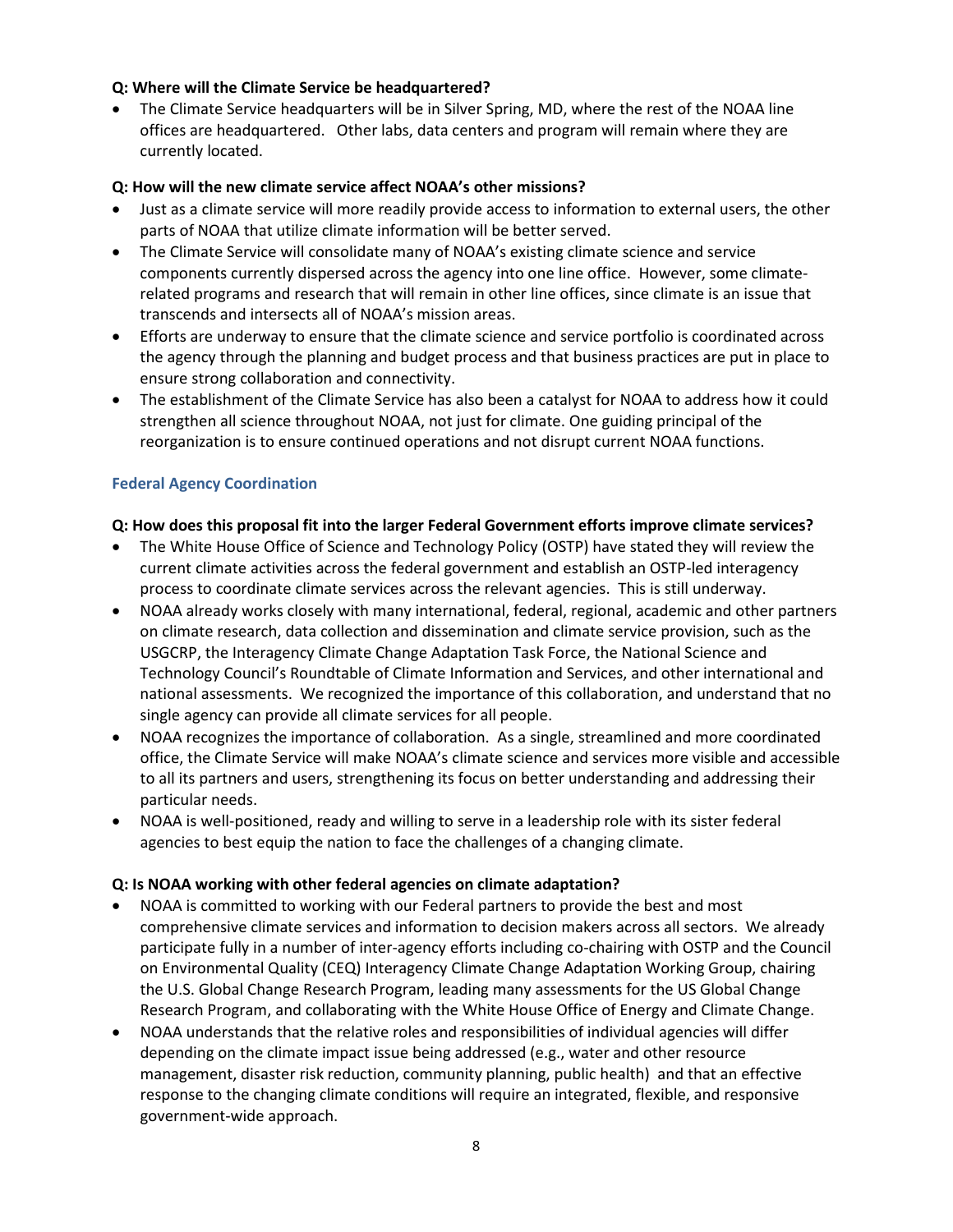• NOAA is leading efforts to encourage collaboration on climate and related hazards and disasters between Federal, State, Tribal and other public and private agencies.

## **Partnerships**

## **Q: What impact will the new Climate Service and the associated reorganization have on NOAA's existing Regional Climate Centers and Regional Integrated Science and Assessments?**

- The reorganization proposal for the Climate Service assumes that the Regional Climate Centers (RCCs) will continue to be core partners in the development and delivery of climate data, products and information services at the regional level. Their sponsorship will move with NCDC into the proposed Climate Service.
- The Regional Integrated Science and Assessments (RISAs) will also continue to be core partners at the regional level, and will move from the Climate Program Office into the proposed Climate Service.
- The RCCs and RISAs will be a core part of our regional climate services partnership and will continue to deliver climate services at the regional level, conduct interdisciplinary research with our academic and research partners, conduct education and outreach activities, and enhance the integration and data quality of NOAA's observing networks. We are in the process of engaging the RCCs, RISAs, State Climatologists and other regional partners in the development of our regional climate operations plans.

# **Q: How will the proposed Climate Service fulfill NOAA's ocean, coastal, and marine stewardship requirements and satisfy NOAA's many stakeholder communities? What kinds of products and services will be provided?**

- Climate information and predictions from a Climate Service will allow NOAA to better meet its stewardship requirements. Given NOAA's ocean, coastal and marine stewardship authority, these stakeholders, partners, and programs – both within the agency and external – will be principal clients for a Climate Service. Products and services to be provided by the Climate Service will include assessing and meeting regional climate prediction needs, identifying climate-related health risks, providing reliable information about floods and droughts, supporting a variety of environmental forecasts, modeling and predicting sea level rise, and working with communities and decision makers to factor climate change projections into adaptation strategies.
- The Climate Service would include other NOAA line offices among its partners and stakeholders, particularly the National Ocean Service and the National Marine Fisheries Service. The climate information needs of these offices would be among the highest priorities for the Climate Service. For example, the Climate Service would work to predict climate-related changes in marine ecosystems and to identify climate vulnerabilities to allow resource and coastal zone managers to adequately account for climate impacts in their planning and management decisions.

# **Strengthening Science**

#### **Q: What do you mean by "strengthening science"?**

- At its core, NOAA is a science agency and science underpins all that NOAA does. We use the best possible science to inform our delivery of services, formulation of policies and execution of management responsibilities.
- We are developing policies and practices that will promote scientific excellence inside and outside the agency, and enable scientists within NOAA to thrive as they make the discoveries and pursue the research necessary to inform our services and our stewardship responsibilities
	- a. NOAA has been working to develop a scientific integrity policy that would ensure a continued culture of transparency, integrity, and ethical behavior in NOAA. The NOAA policy will be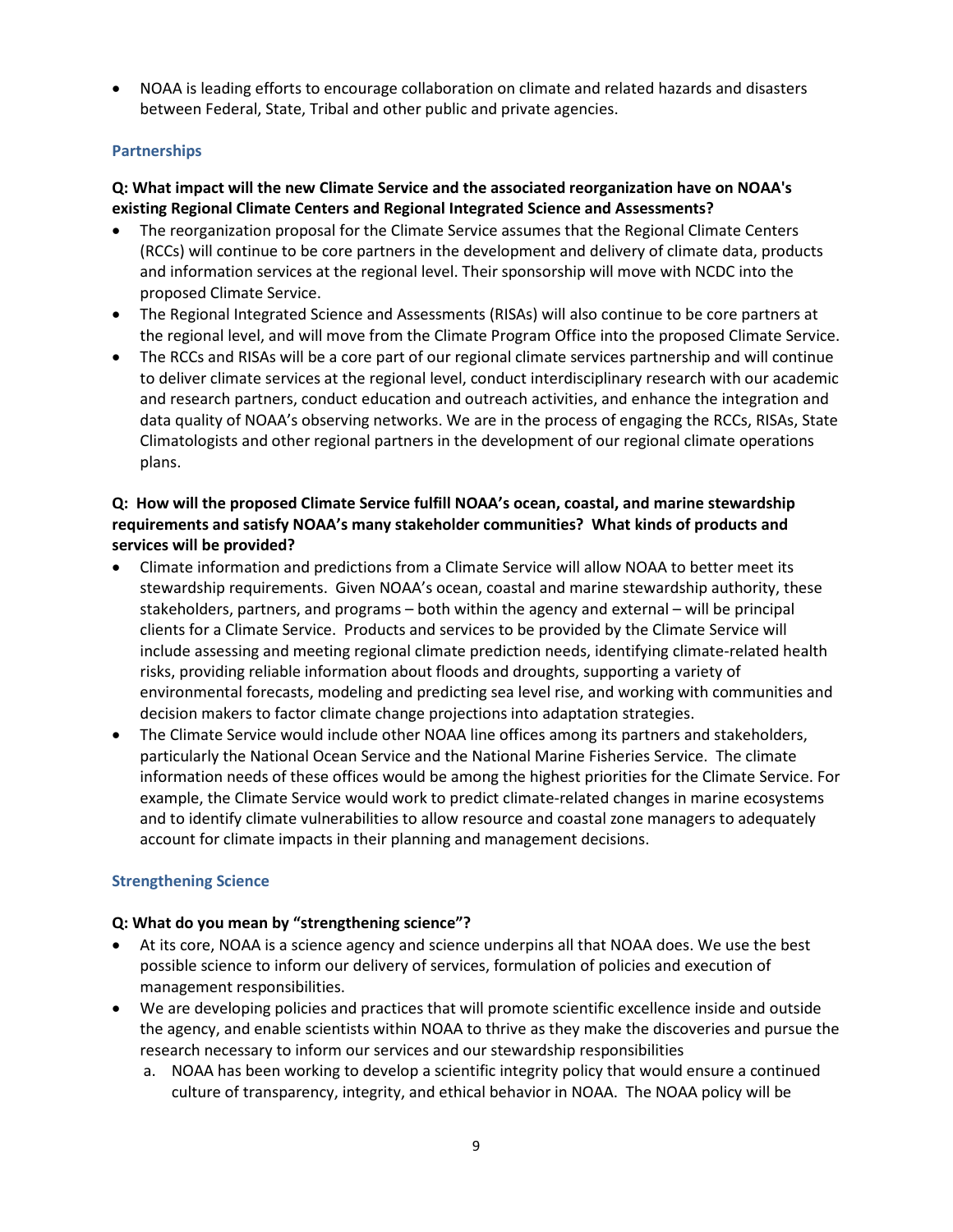consistent with guidance issued by the White House Office of Science and Technology Policy in December 2010.

b. NOAA is working to support recruitment and retention of scientists through development of a more robust science career track and expansion of senior science positions.

# **Q: What does the establishment of the Climate Service mean for strengthening science in OAR and the rest of NOAA?**

- In addition to establishing the Climate Service, NOAA is equally committed to strengthening and integrating NOAA's science enterprise and advancing the vision of OAR. OAR will continue to serve as NOAA's centralized research line office, serving all of NOAA by supporting and producing preeminent research and technology innovation that advances NOAA's mission. OAR will innovate (make new discoveries), incubate (conduct long term research and develop technology), and integrate (strengthen research and technology across NOAA and with partners).
- In September, the National Academy of Public Administration, in their review of NOAA's proposed climate service enterprise, concluded that, "all parts of NOAA benefit from OAR's work to incubate fundamentally new approaches to mission-centered science, a capability best sustained by maintaining a nimble, freestanding OAR line office."
- Through the reprogramming process, NOAA carefully reviewed the role and structure of OAR, and it is our firm view that OAR is of unique importance in providing dedicated science and research enterprise within NOAA and should maintain is core capacity to provide critical weather and ocean research. The experience of Deepwater Horizon (DWH) highlighted the value of NOAA science to support decision-making and the delivery of trusted and accurate information.
- NOAA will look to OAR to play an expanded role as the integrator of science and technology across NOAA and provide research that supports NOAA's Next Generation Strategic Plan. OAR will continue to foster and grow collaborations with both the internal and external scientific community. While the Climate Service will strengthen climate science and deliver climate services, OAR will grow as an incubator of long-term and innovative research and integrate science across all of NOAA.

**Q: How does NOAA intend to maintain its research enterprise in OAR?** The Office of Oceanic and Atmospheric Research (OAR) performs a critical set of functions as NOAA's central research line office, serving all of NOAA by supporting and producing long-term and transformational research and technology innovation that advances NOAA's mission.

- Strengthening science and fostering a culture of innovation remains a critical priority for NOAA's research enterprise, which consists of much more than research on climate. The proposed reorganization does not diminish or eliminate any of NOAA's research or science activities.
- In their report, the National Academy of Public Administration echoed this important role and the need to sustain OAR as a line office, as we work to stand up a Climate Service line office that necessarily includes climate science and service.
- Through this reorganization, NOAA is strategically realigning OAR, recognizing that the climate science enterprise that started in OAR as part of its atmospheric science program has now matured to the point where it is now ready to be organizationally coupled with the development of climate services.
- OAR will renew and expand its role as the focus for long-term research in NOAA; an innovator and incubator of new science, technologies, and application, and an integrator of science and technology across all of NOAA to attain mission objectives.
- To this end, OAR will serve as the lead for comprehensive analysis and direction of NOAA's research portfolios. This responsibility includes:
	- 1. Identifying NOAA's science challenges and gaps,
	- 2. Recommending novel research portfolio management approaches, and